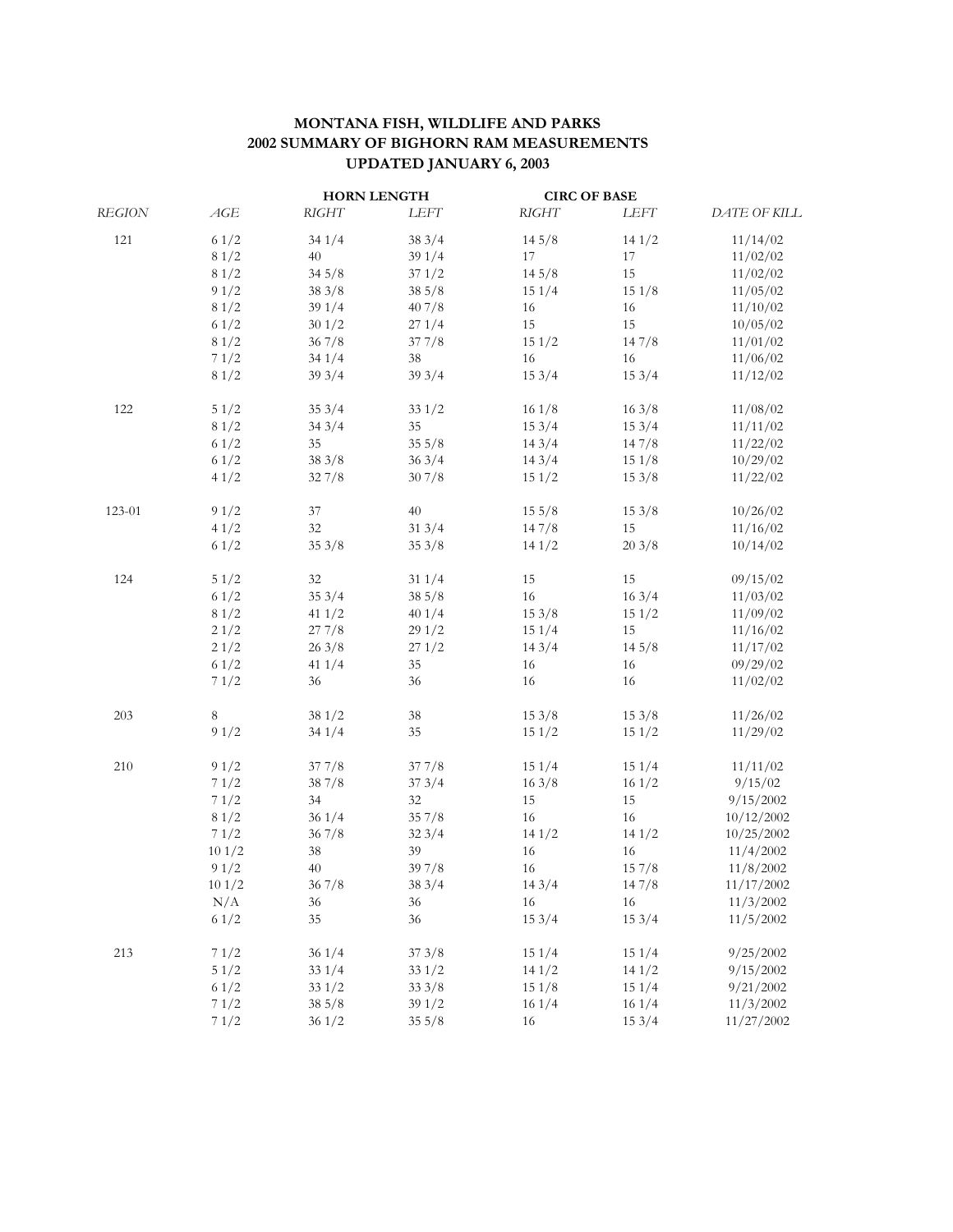| 216     | 51/2           | 32     | 345/8  | 151/4 | 151/4 | 10/25/2002 |
|---------|----------------|--------|--------|-------|-------|------------|
|         | 91/2           | 393/4  | 373/4  | 161/2 | 163/4 | 10/30/2002 |
|         | 41/2           | 361/2  | 325/8  | 151/8 | 151/8 | 10/29/2002 |
|         | 111/2          | 391/2  | 371/2  | 157/8 | 151/2 | 9/19/2002  |
|         |                |        |        |       |       |            |
|         | 41/2           | 311/2  | 321/8  | 17    | 17    | 10/8/2002  |
|         | 51/2           | 331/8  | 355/8  | 161/2 | 163/8 | 10/29/2002 |
|         | 111/2          | 39     | 401/2  | 161/4 | 161/4 | 10/31/2002 |
|         |                |        |        |       |       |            |
|         |                |        |        |       | 151/8 |            |
| $250\,$ | 61/2           | 291/8  | 321/2  | 15    |       | 11/28/2002 |
|         | 41/2           | 271/8  | 261/4  | 133/4 | 133/4 | 11/9/2002  |
|         |                |        |        |       |       |            |
| 261     | 61/2           | 367/8  | 381/4  | 14    | 14    | 10/13/2002 |
|         |                |        |        |       |       |            |
| $270\,$ | 71/2           | 383/4  | 34     | 145/8 | 145/8 | 11/1/2002  |
|         |                |        | 34     |       |       |            |
|         | 71/2           | 337/8  |        | 145/8 | 147/8 | 9/21/2002  |
|         | 61/2           | 351/2  | 363/4  | 143/4 | 147/8 | 9/22/2002  |
|         | 61/2           | 361/4  | 405/8  | 151/8 | 151/8 | 10/16/2002 |
|         | 61/2           | 401/2  | 381/4  | 161/2 | 161/4 | 11/2/2002  |
|         | 51/2           | 351/4  | 35     | 155/8 | 153/8 | 11/19/2002 |
|         |                |        |        |       |       |            |
|         |                |        |        |       |       |            |
| 283     | 91/2           | 36     | 383/8  | 151/4 | 153/8 | 11/1/2002  |
|         |                |        |        |       |       |            |
| 340     | 51/2           | 361/2  | 325/8  | 16    | 16    | 11/27/2002 |
|         |                |        |        |       |       |            |
| 421     | 51/2           | 321/8  | 297/8  | 15    | 147/8 | 11/17/2002 |
|         |                |        |        |       |       |            |
|         |                |        |        |       |       |            |
| 422     | 51/2           | 32     | $32\,$ | 14    | 14    | 10/29/2002 |
|         | 81/2           | 365/8  | 365/8  | 153/8 | 151/2 | 11/15/2002 |
|         | 51/2           | 373/4  | 39     | 151/2 | 151/4 | 11/17/2002 |
|         | 71/2           | 37     | 351/2  | 151/4 | 151/4 | 11/20/2002 |
|         |                |        |        |       |       |            |
|         | 61/2           | 357/8  | 36     | 161/2 | 161/4 | 11/19/2002 |
|         | 91/2           | 373/4  | 331/2  | 141/8 | 14    | 11/28/2002 |
|         | 81/2           | 40     | 391/8  | 151/4 | 151/2 | 11/23/2002 |
|         |                |        |        |       |       |            |
| 423     | 81/2           | 335/8  | 28     | 15    | 15    | 11/13/2002 |
|         |                |        |        | 141/4 |       |            |
|         | 71/2           | 323/8  | 303/4  |       | 141/8 | 11/26/2002 |
|         |                |        |        |       |       |            |
| 424     | 71/2           | 351/4  | 343/4  | 151/4 | 151/2 | 11/2/2002  |
|         | 81/2           | 391/3  | 373/4  | 141/2 | 141/2 | 11/2/2002  |
|         | 91/2           | 441/4  | 431/2  | 141/4 | 141/2 | 11/16/2002 |
|         | 61/2           | 441/4  | 38     | 161/4 | 16    | 11/23/2002 |
|         |                |        |        |       |       |            |
|         | 71/2           | 391/2  | 355/8  | 141/8 | 14    | 11/29/2002 |
|         |                |        |        |       |       |            |
| 441     | 71/2           | $34\,$ | 341/2  | 151/4 | 155/8 | 10/27/2002 |
|         | 61/2           | 291/2  | 291/4  | 141/8 | 141/4 | 11/30/2002 |
|         | $10\,$         | 361/8  | 363/8  | 151/8 | 151/8 | 11/20/2002 |
|         |                |        |        |       |       |            |
|         | 41/2           | 291/8  | 293/4  | 14    | 143/8 | 10/14/2002 |
|         | 71/2           | 343/4  | 341/4  | 151/4 | 151/8 | 11/14/2002 |
|         |                |        |        |       |       |            |
| 482     | $\overline{4}$ | 35     | 343/8  | 153/4 | 153/4 | 9/23/2002  |
|         | 31/2           | 357/8  | 353/4  | 161/4 | 163/8 | 10/25/2002 |
|         | 9              | 373/4  | 401/2  | 157/8 | 157/8 | 9/17/2002  |
|         |                |        |        |       |       |            |
|         | 51/2           | 383/4  | 345/8  | 153/4 | 157/8 | 11/21/2002 |
|         | 81/2           | 393/8  | 391/2  | 151/2 | 153/8 | 9/15/2002  |
|         | 71/2           | 401/2  | 421/2  | 151/2 | 151/2 | 9/15/2002  |
|         | 81/2           | 40     | 373/8  | 151/4 | 153/8 | 11/4/2002  |
|         | 51/2           | 381/4  | 37     | 161/8 | 16    | 11/30/2002 |
|         |                |        |        |       |       |            |
|         | 91/2           | 381/2  | 401/2  | 141/2 | 143/8 | 12/1/2002  |